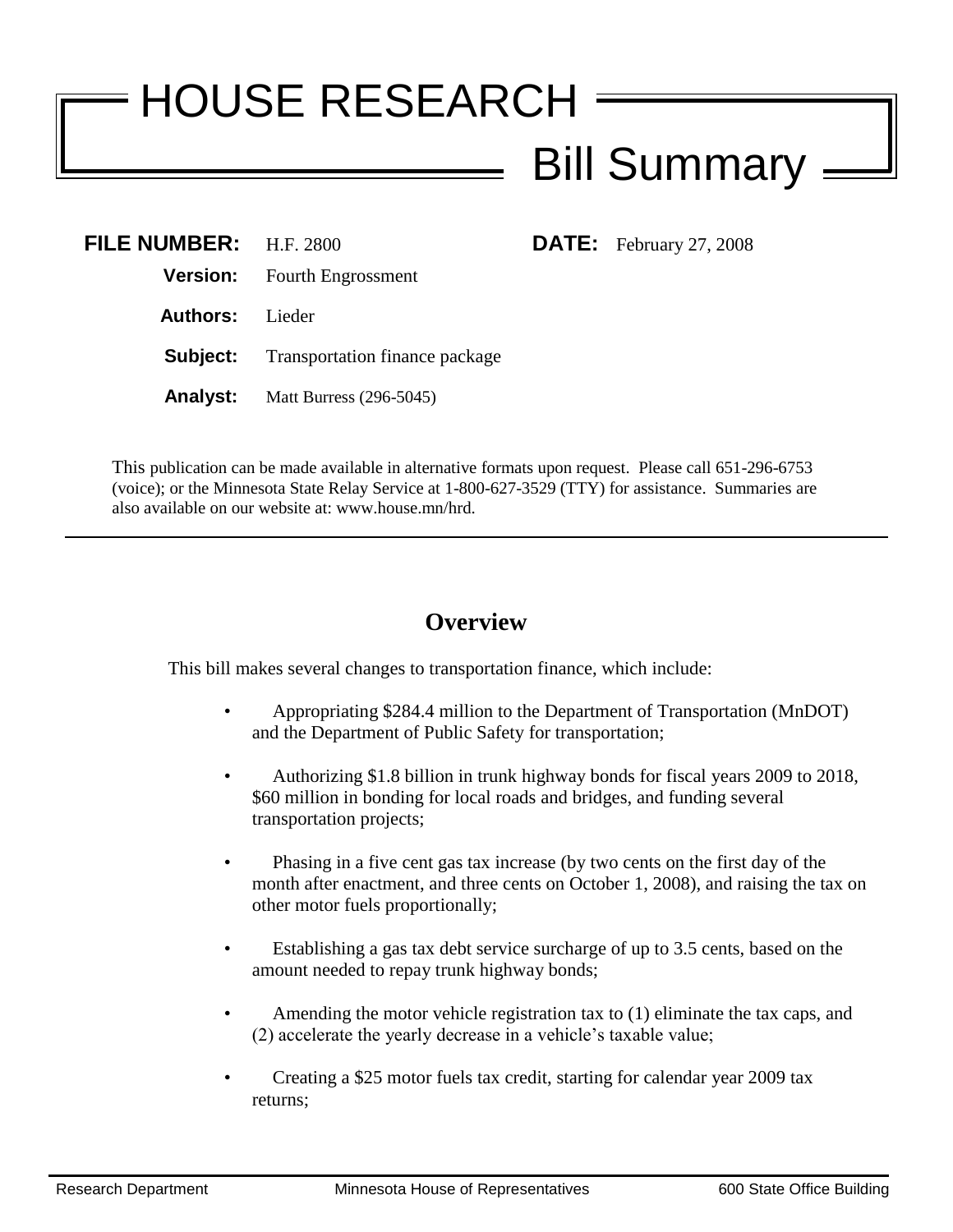- Allocating motor vehicle lease sales tax revenue starting in fiscal year 2010, so that in fiscal year 2012 (after a phase-in), the revenue will first go to the motor fuels tax credit, with the remainder allocated: 50 percent to greater Minnesota transit, and 50 percent to certain metropolitan counties based on population;
- Increasing a short term motor vehicle rental fee from 3 percent to 5 percent;
- Authorizing metropolitan counties to impose a metropolitan transportation sales tax of 0.25 percent and a motor vehicle sales excise tax of \$20 under a joint powers agreement, and specifying powers and revenue uses;
- Authorizing counties in greater Minnesota to impose a local transportation sales tax of 0.5 percent and a motor vehicle sales excise tax of \$20;
- Establishing a new trunk highway bridge improvement program for repair and replacement of bridges, which is funded through trunk highway bonds;
- Amending the county state-aid highway fund allocation formula;
- Amending allocation requirements for funds in the flexible highway account;
- Creating a task force on transportation strategic management and operations; and
- Making other changes related to transportation finance.

## **Article 1: Transportation Appropriations**

# **Overview**

The article contains appropriations totaling \$284.4 million for fiscal years 2008- 2009 to the Department of Transportation (MnDOT) and the Department of Public Safety.

- **1 Summary of appropriations.** Summarizes the appropriations by fund.
- **2 Transportation appropriations.** Establishes that appropriations are from the trunk
- highway fund, unless another is named, for the agencies and purposes specified. **3 Transportation.** Appropriates \$148.4 million in fiscal year 2009 to the Minnesota

Department of Transportation (MnDOT).

**Subd. 1. Total appropriation.** Summarizes MnDOT appropriations by fund.

 **Subd. 2. Multimodal systems.** Appropriates money for greater Minnesota transit, rail, and port development.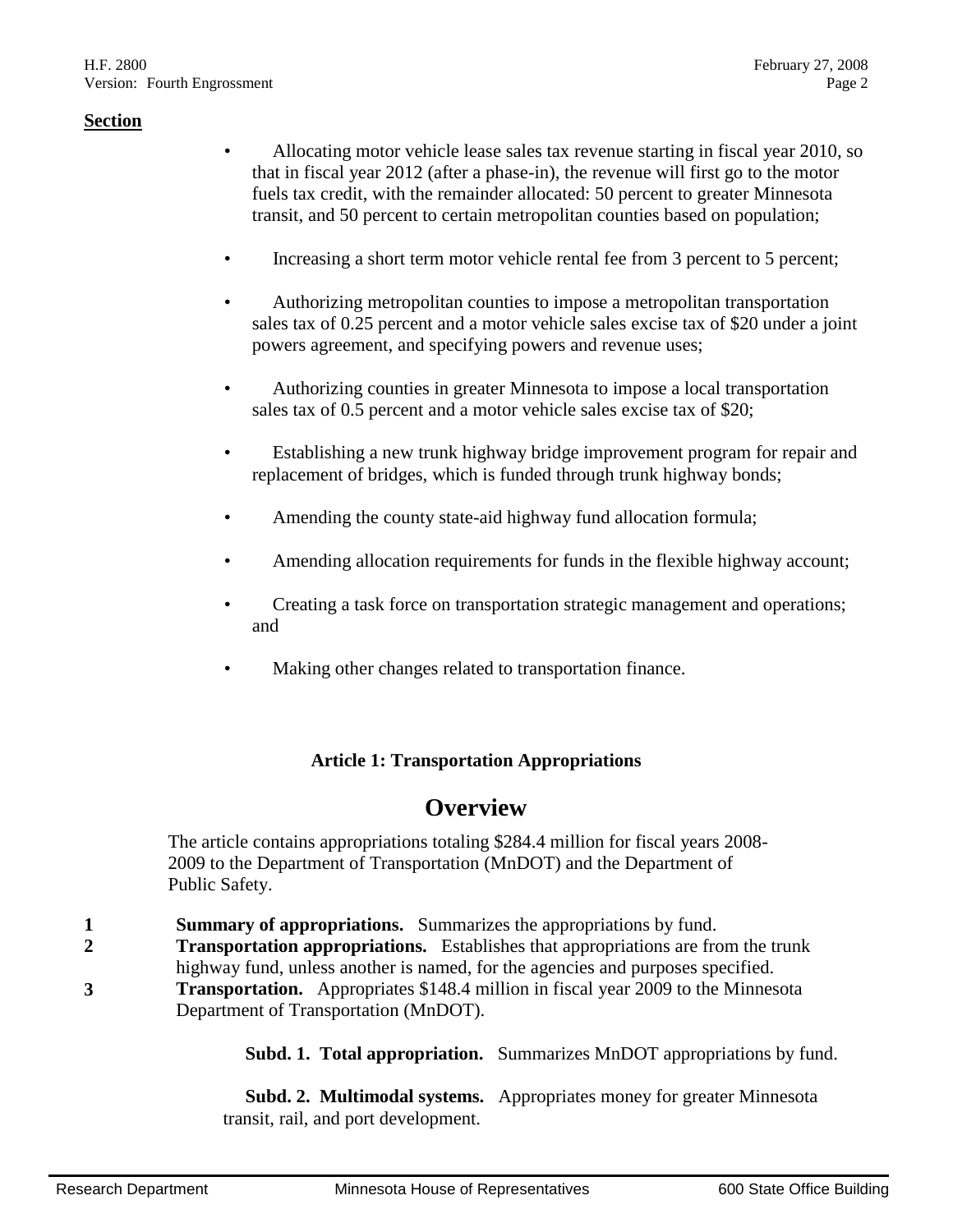**Subd. 3. State roads.** Appropriates money in fiscal year 2009 for the state trunk highway system:

- \$41.4 million for operations and maintenance;
- \$34 million infrastructure investment support (which includes \$250,000 for a grant to the Humphrey Institute); and
- \$7.2 million for debt service on bonds.

 **Subd. 4. Local roads.** Appropriates \$50.2 million in fiscal year 2009 for the county state-aid highway system, and \$13.2 million in fiscal year 2009 for the municipal state-aid street system . Allows adjustments to the appropriations based on fund balance.

**Subd. 5. Transfers.** Directs and allows transfer of money across certain funds.

- **4 Public safety.** Appropriates \$3.7 million in fiscal year 2009 to the Department of Public Safety for additional State Patrol troopers.
- **5 Appropriation; transportation emergency relief.** Appropriates \$55 million in fiscal year 2008 and \$77 million in fiscal year 2009 for federal grants and aids related to the I-35W bridge collapse.
- **6 Value capture study; appropriation.** Appropriates \$375,000 from the general fund to the Center for Transportation Studies to evaluate financing transportation infrastructure through capturing increased value related to the infrastructure, provide a report to the legislature, and conduct informational workshops.

## **Article 2: Trunk Highway and Local Road and Bridge Bonding**

# **Overview**

This article authorizes and appropriates \$1.8 billion in trunk highway bonds; specifies trunk highway bonding projects, including MnDOT facilities and the trunk highway bonding portion of the Urban Partnership Agreement (UPA); appropriates \$60 million in general obligation bonds for local roads and bridges; and, establishes a debt service surcharge of up to 3.5 cents based on bond repayment.

- **1 1 Debt service surcharge.** Requires that the Department of Revenue annually impose a surcharge on motor fuels. Establishes a schedule of surcharge amounts for fiscal years 2009 to 2012, and caps the surcharge after that at the lower of 3.5 cents or an amount necessary to pay off the total debt service on trunk highway bonds authorized under this section. The surcharge initially goes into effect August 1, 2008 , and is updated annually going into effect each July 1.
- **2 Trunk highway bond appropriations.** Summarizes the appropriations by agency.
- **3 Department of Transportation.** Appropriates \$1.84 billion in bond proceeds to MnDOT.

**Subd. 1. Total appropriation.** Identifies the total MnDOT appropriation.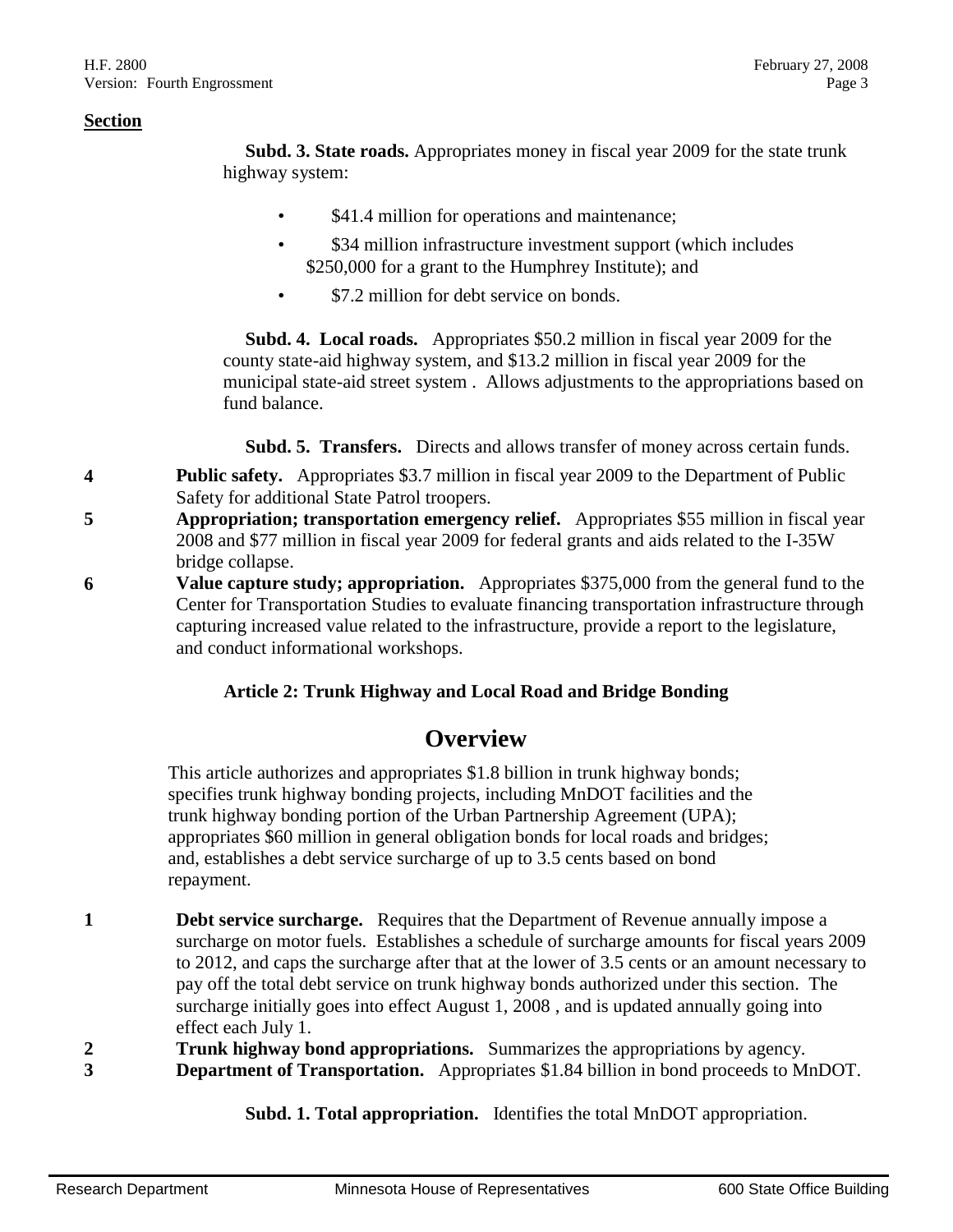**Subd. 2. State road construction.** \$1.72 billion for trunk highway construction, divided \$417.7 million in fiscal year 2009, \$500 million in fiscal year 2010, and \$100 million per year for fiscal years 2011 through 2018. Specifies that:

- \$40 million in fiscal year 2009 is for construction involving interchanges;
- In each of fiscal years 2009 and 2010, \$300 million is for the trunk highway bridge improvement program (created in the bill); and
- \$50 million is for accelerating transit facility improvements on trunk highways; and
- Of the funds allocated to District 7, projects meeting certain criteria must be performed first.

 **Subd. 3. Great River Road .** \$4.299 million for historic property along the Great River Road .

 **Subd. 4. Urban Partnership Agreement.** \$24.8 million for part of the local match of the federal Urban Partnership Agreement.

 **Subd. 5. Mankato District Headquarters Building .** \$24 million for a new district headquarters.

 **Subd. 6. Chaska truck station.** \$8.6 million for a new truck station in Chaska, in partnership with Carver County .

 **Subd. 7. Rochester and Maple Grove truck stations.** \$2 million for design of new trucks stations.

 **Subd. 8. Local bridge replacement and rehabilitation.** \$50 million for replacement and rehabilitation of local bridges.

 **Subd. 9. Local road improvement program.** \$10 million for rural road safety projects on county state-aid highways.

- **4 Metropolitan Council.** \$400,000 for part of the local match of the federal Urban Partnership Agreement.
- **5 Department of Administration.** \$18.2 million for renovation of the MnDOT building exterior.
- **6 Department of Finance.** \$1.9 million for bond sales expenses.
- **7 Bond sale authorization.** Authorizes the sale of trunk highway bonds and state transportation bonds.
- **8 Effective date.** Makes the article effective the day after enactment.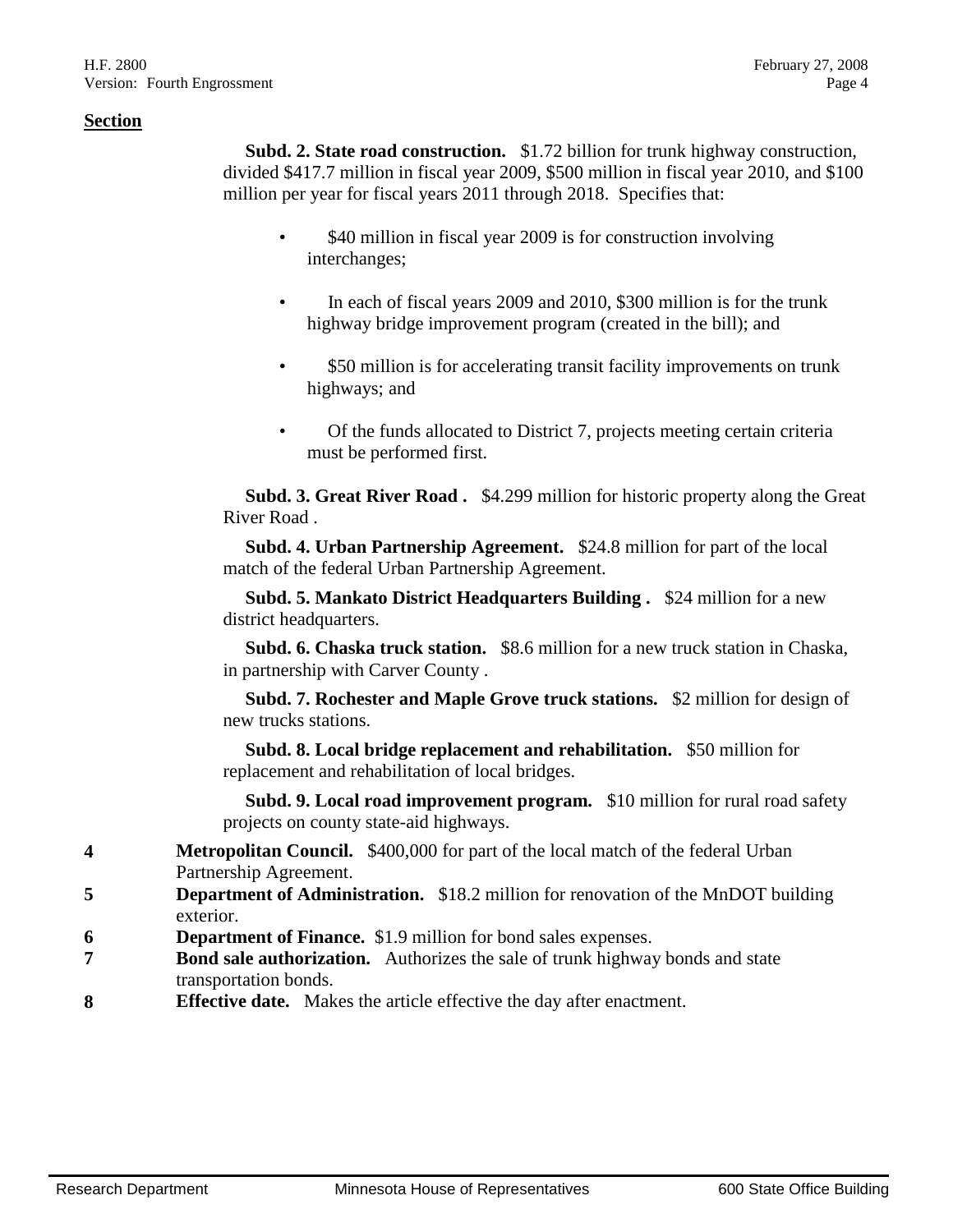## **Article 3: Highway User Taxes**

# **Overview**

This article makes various changes to highway user taxes to: restructure the motor vehicle registration tax, eliminating the caps and changing the vehicle's decreased valuation over time for tax purposes; establish a \$25 tax credit for motor fuels; phase in a gas tax increase by five cents, with proportional increases in other types of motor fuel; increase a short term motor vehicle rental fee by 2 percent; and, allocate motor vehicle lease sales tax revenue to transportation starting in fiscal year 2010.

- **1 Passenger automobile; hearse.** Restructures the motor vehicle registration tax, as follows:
	- Eliminates the caps of \$189 in the first registration renewal and \$99 in subsequent renewals;
	- Amends the vehicle depreciation schedule, which is the basis for a vehicle's valuation in collecting the tax (it is a decreasing percentage of the vehicle's original value as the vehicle gets older);
	- Limits the tax so that the amount owed does not increase for vehicles previously registered in Minnesota .
- **2 Lower income motor fuels tax credit.** Establishes a refundable tax credit of \$25, for filers meeting certain criteria with a total taxable income (the amount taxed after deductions) that is in the lowest income tax rate for that type of filer. The credit is \$12.50 each for married couples filing separately. The provision is effective starting for calendar year 2009 tax returns.
- **3 Rate of tax.** Raises the gas tax by a total of five cents (including the transitional increase in the next section), with proportional increases for other types of motor fuel. It is effective October 1, 2008 .
- **4 Gasoline excise tax; transition provision.** Raises the gas tax by two cents, effective the first of the month after 21 days following enactment, with proportional increases for other types of motor fuel.
- **5 Rate of tax.** Raises the tax on special fuels proportional to the October 1, 2008, gas tax increase.
- **6 Special fuel excise tax; transition provision.** Raises the tax on special fuels proportional to the gas tax increase in section 4.
- **Fee imposed.** Increases the fee on rentals and short-term leases of vehicles from three to five percent of the sale price. The fee first is used to reimburse the rental agency for its motor vehicle registration fees, with the excess revenues going to the highway user tax distribution fund.
- **8 Motor vehicle lease sales tax revenue.** Modifies the allocation of motor vehicle lease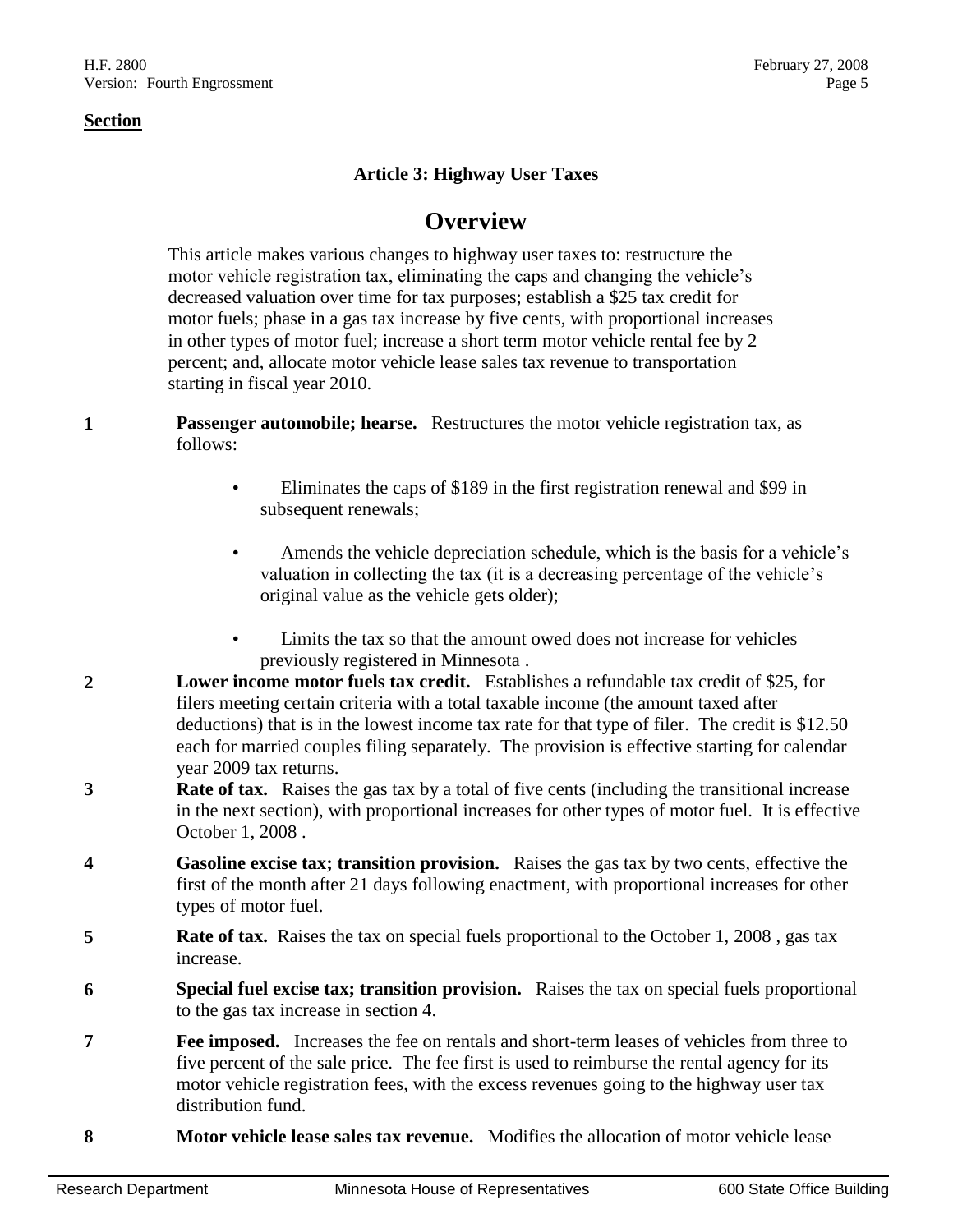sales tax revenues, which currently go to the general fund. Starting in fiscal year 2013 (after a phase-in), after deducting an amount that matches the estimated motor fuels tax credit, the remainder (based on the previous year's revenue) is transferred as follows:

- 50 percent goes to greater Minnesota transit; and
- 50 percent to metropolitan counties, excluding Hennepin and Ramsey, to be distributed based on population.

## **Article 4: Local Option Taxes**

## **Overview**

This article governs local option taxes. It authorizes counties in the metropolitan area as well as in Greater Minnesota to impose a 0.5 percent transportation sales and use tax, and establishes requirements governing the taxes.

- **1 Authorization; scope.** Clarifies that local units of government are authorized to impose a sales tax under the metropolitan and greater Minnesota transportation sales tax provisions established in this article.
- **2 Metropolitan transportation sales tax.** Authorizes metropolitan and adjoining counties to form a joint powers board and impose a 0.25 percent transportation sales and use tax, and establishes requirements on the board and use of revenue.

**Subd. 1. Definitions.** Defines terms.

**Subd. 2. Authorization; rates.** Authorizes participating counties to impose a 0.25 percent sales tax, and a \$20 excise tax on vehicles sold at retail, that is in addition to any other local sales taxes. The provision is effective after formation of the joint powers board.

 **Subd. 3. Joint powers agreement.** Requires that all eligible counties seeking to participate must enter into a joint powers agreement that creates the joint powers board. The counties that can join are those in the seven-county metropolitan area. S pecifies requirements for the joint powers agreement.

 **Subd. 4. Joint powers board.** Specifies powers, restrictions, and duties for the joint powers board.

 **Subd. 5. Grant application and awards; Grant Evaluation and Ranking System (GEARS) Committee.** Establishes requirements for the grant application and award process, including establishing a timeline and procedures for award of grants, Establishing criteria for grant awards creation of a grant evaluation committee, identification of committee membership, and a provision governing review by the Metropolitan Council. Requires that \$30.783 million go to the Metropolitan Council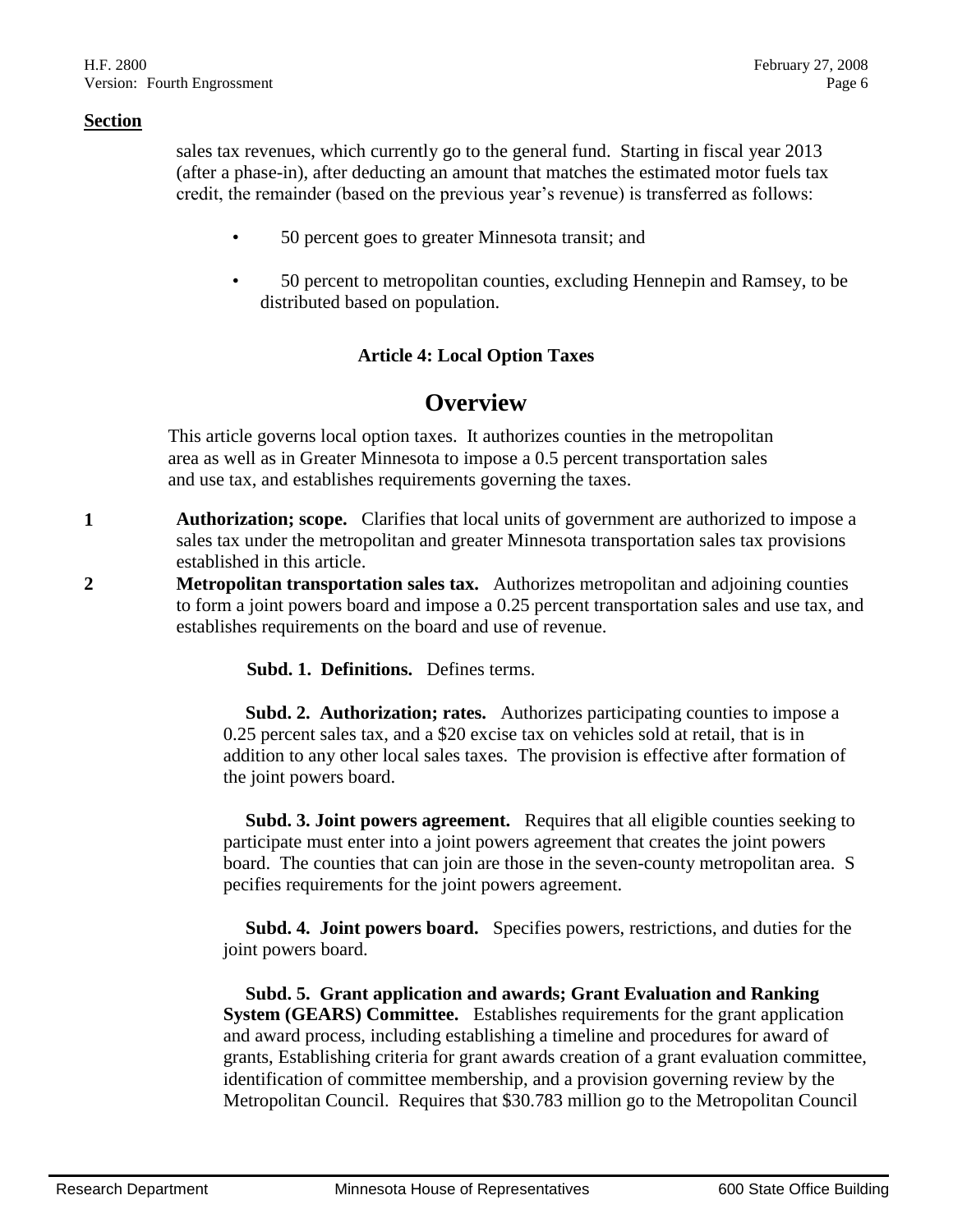in fiscal year 2009.

 **Subd. 6. Allocation of grant awards.** Requires that grants be distributed for transit purposes, including capital improvements for transitways; park-and-ride facilities; feasibility studies, engineering, and construction of transitways; and transit operations. Up to 1.25 percent of the total grants for bicycle and pedestrian programs.

Establishes a "minimum guarantee" provision. For each county that participates in the joint powers board and contributes up to three percent of the total sales tax revenue, the joint powers board must allocate an amount to that county that is at least equal to that county's sales tax contribution.

 **Subd. 7. Bonds.** Authorizes the joint powers board, a county under the joint powers agreement, or a county regional rail authority in the metropolitan transportation area to issue bonds that are backed by the sales tax or a county's other taxation powers. Specifies requirements governing the bonds.

 **Subd. 8. Allocation of revenues.** Directs the Department of Revenue to remit sales tax proceeds, less collection costs, on a quarterly basis as directed by the board.

 **Subd. 9. Administration, collection, enforcement.** Applies the general local sales tax administration, exemption, notification, and revenue collection requirements to the metropolitan transportation sales and use taxes.

 **Subd. 10. Termination of taxes.** Requires that counties withdrawing from the joint powers agreement must meet their share of outstanding obligations. Specifies that if the joint powers agreement is ended, the taxes under this provision terminate when all obligations are met.

 **Subd. 11. Report.** Requires the joint powers board for the metropolitan area report annually to the legislature by February 1 on the grant allocations and expenditures associated with the tax.

 **Subd. 12. Grant awards to Metropolitan Council.** Specifies that grants provided to the Metropolitan Council cannot replace state operating assistance.

 **Effective date.** Makes the provision is effective the day following enactment, but the tax is not imposed until 90 days after the formation of the joint powers board and must start on the first day of a calendar quarter (i.e., January 1, April 1, July 1, or October 1). The provision expires on October 2, 2008 , if the sales tax has not yet been imposed.

**3 Greater Minnesota transportation sales and use tax.** Authorizes a county outside of the metropolitan transportation area to impose a 0.5 percent transportation sales tax.

> **Subd. 1. Authorization; rates.** Authorizes a county outside of the metropolitan transportation area or more than one working under a joint powers agreement, to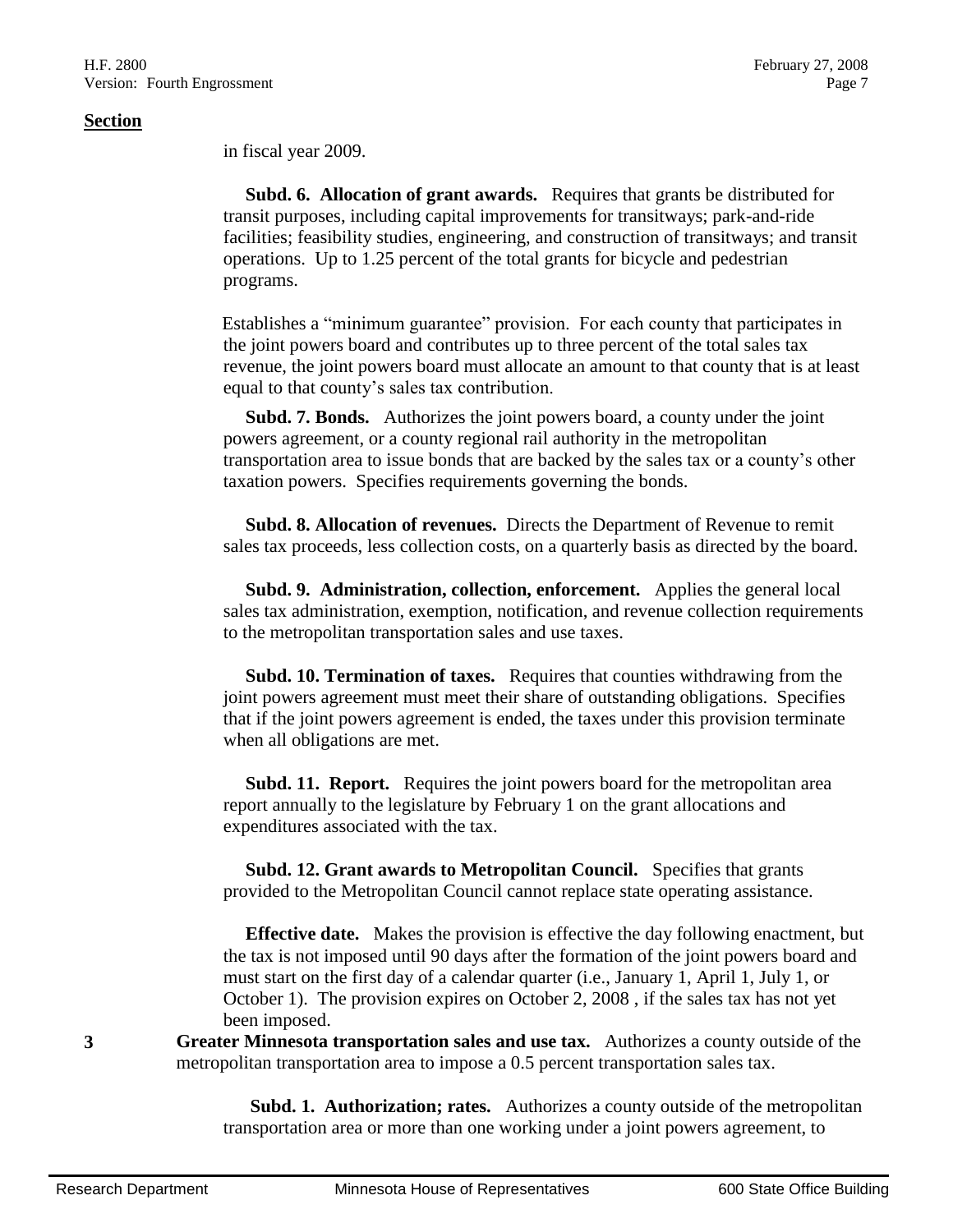impose a 0.5 percent sales tax and \$20 excise tax on motor vehicles sold at retail. This is in addition to any other local sales taxes. Imposition of the tax is only allowed if it is approved by the majority of voters who vote on that ballot question in a general election.

**Subd. 2. Allocation; termination.** Requires that the tax must be for specific transportation projects, and terminates once the project is completed.

**Subd. 3. Administration, collection, enforcement.** Applies the general local sales tax administration, exemption, notification, and revenue collection requirements to the transportation sales and use taxes.

## **Article 5: County State-Aid Highway Fund Distribution**

# **Overview**

This article amends the county state-aid highway (CSAH) fund apportionment formula, to create separate formulas for current revenues and new revenues from changes in the bill to the gas tax, motor vehicle sales tax, and registration tax.

- **1 Accruals to county state-aid highway fund; accounts.** Clarifies that funding for MnDOT administrative costs, a disaster account, research account, and state park road account comes out of both the apportionment sum ("old revenue") and the excess sum ("new revenue"). Makes technical changes.
- **2 Apportionment sum.** Identifies the formula for distribution of the apportionment sum, which is the same as current CSAH apportionment formula.
- **3 Apportionment sum and excess sum.** Defines the "excess sum" as the amount in the CSAH fund that comes from (1) new revenue from the gas tax above 20 cents per gallon, (2) new revenue from registration tax above the inflation-adjusted amount collected in fiscal year 2008, and (3) new revenue from motor vehicle sales tax above the percentage collected in fiscal year 2007.

Defines the "apportionment sum" as the amount available in the CSAH fund minus the excess sum.

- **4 Excess sum.** Establishes the formula for distribution of the excess sum, as follows:
	- 40 percent is based on each county's proportion of motor vehicle registration; and
	- 60 percent is based on each county's proportion of construction needs.
- **5 Revisor instruction.** Instructs the Revisor to renumber a section.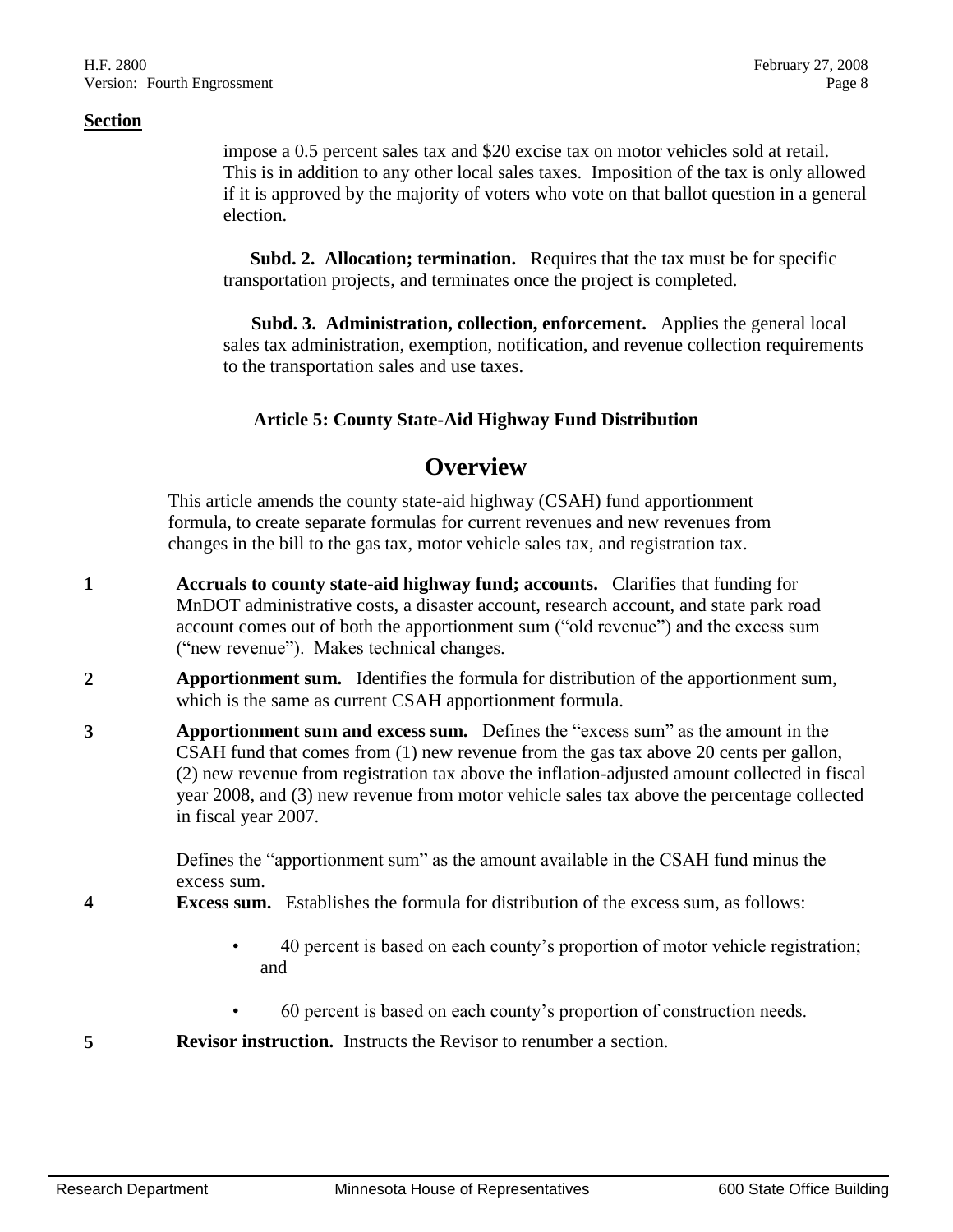## **Article 6: Other Transportation Finance**

# **Overview**

This article contains various provisions related to transportation finance, including limiting toll roads and privatization, modifying the uses of flexible highway account revenue, establishing a trunk highway bridge improvement program, allowing installment payments on driver's license reinstatement, limiting county regional railroad authority expenditures on transit projects, and directing the Metropolitan Council to start negotiations with the Federal Transit Administration on a comprehensive transit funding arrangement.

- **1 Scope.** Expands the scope of certain terms defined in relation to tolling provisions, to cover new provisions in the bill.
- **2 Restrictions on toll facility.** Restricts road authorities from imposing tolls on streets, bridges, and highways, except for:
	- Tolling facilities that were already in place September 1, 2007;
	- Any additional lane added after September 1, 2007 ; and
	- Any other lane that adds capacity to a highway.
- **3 Prohibition on road and bridge privatization.** Prohibits road authorities from selling or leasing transportation infrastructure if it will continue to be used for transportation purposes.
- **4 Flexible highway account; turnback accounts.** Amends the uses of the portion of five percent set-aside from the highway user tax distribution fund that goes into the flexible highway account, to:
	- provide a portion of the new revenue to metropolitan counties; and
	- exclude funding for trunk highways (except for work done for a turnback) and to include (1) safety improvements on local roads, and (2) routes of regional significance.
- **5 Trunk highway bridge improvement program.** Establishes a new program for repair and replacement of trunk highway bridges.

**Subd. 1. Definition.** Defines terms.

**Subd. 2. Program created.** Creates the program.

 **Subd. 3. Program requirements.** Specifies requirements governing the program, including an inventory of bridges that must include all fracture-critical or structurally deficient ones, and may include other priority projects identified by MnDOT. Identifies information that must be collected on each bridge.